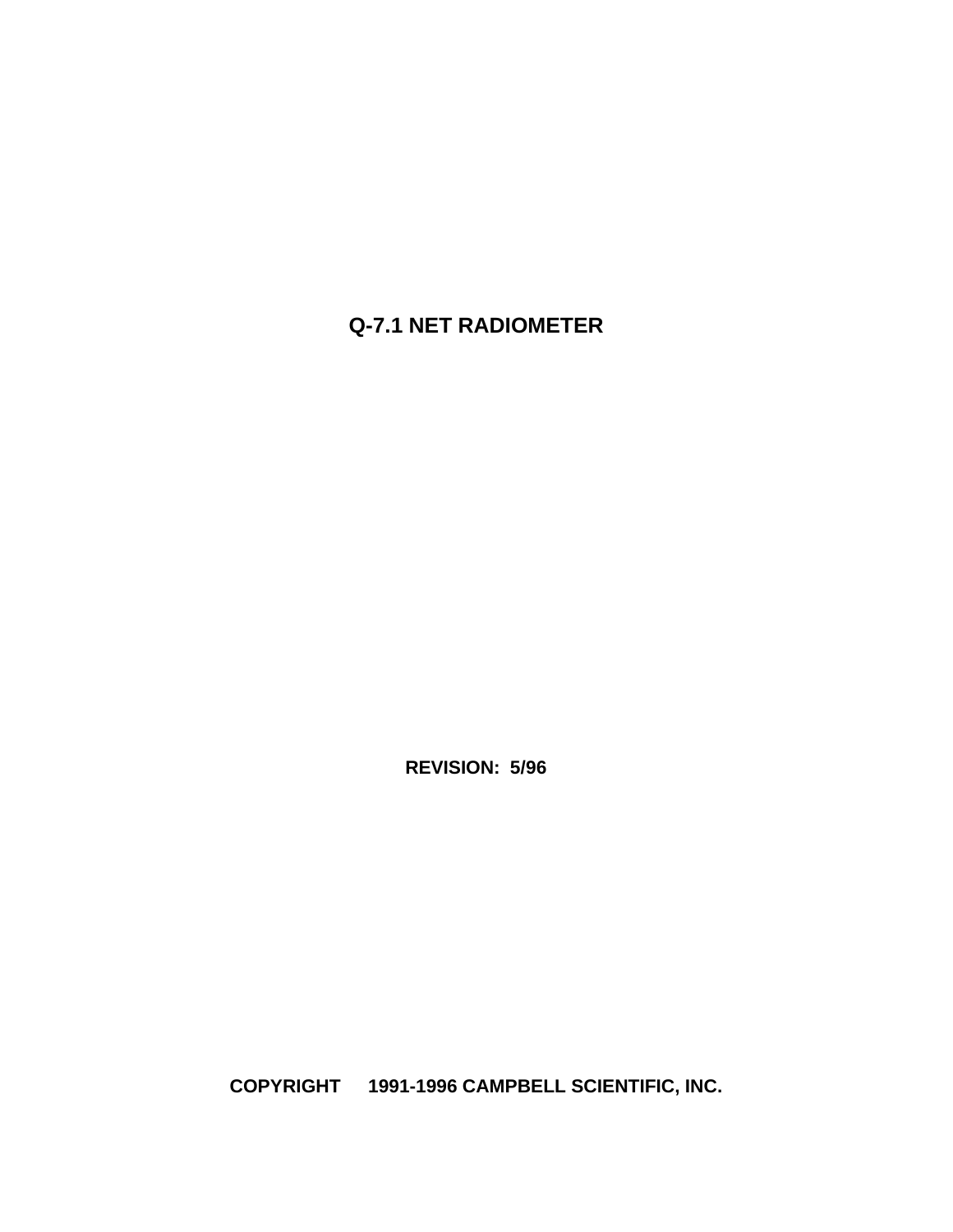# **WARRANTY AND ASSISTANCE**

The **Q-7.1 NET RADIOMETER** is warranted by CAMPBELL SCIENTIFIC, INC. to be free from defects in materials and workmanship under normal use and service for twelve (12) months from date of shipment unless specified otherwise. Batteries have no warranty. CAMPBELL SCIENTIFIC, INC.'s obligation under this warranty is limited to repairing or replacing (at CAMPBELL SCIENTIFIC, INC.'s option) defective products. The customer shall assume all costs of removing, reinstalling, and shipping defective products to CAMPBELL SCIENTIFIC, INC. CAMPBELL SCIENTIFIC, INC. will return such products by surface carrier prepaid. This warranty shall not apply to any CAMPBELL SCIENTIFIC, INC. products which have been subjected to modification, misuse, neglect, accidents of nature, or shipping damage. This warranty is in lieu of all other warranties, expressed or implied, including warranties of merchantability or fitness for a particular purpose. CAMPBELL SCIENTIFIC, INC. is not liable for special, indirect, incidental, or consequential damages.

Products may not be returned without prior authorization. To obtain a Returned Materials Authorization (RMA), contact CAMPBELL SCIENTIFIC, INC., phone (435) 753-2342. After an applications engineer determines the nature of the problem, an RMA number will be issued. Please write this number clearly on the outside of the shipping container. CAMPBELL SCIENTIFIC's shipping address is:

#### **CAMPBELL SCIENTIFIC, INC.** RMA#\_\_\_\_\_ 815 West 1800 North Logan, Utah 84321-1784

CAMPBELL SCIENTIFIC, INC. does not accept collect calls.

Non-warranty products returned for repair should be accompanied by a purchase order to cover the repair.



CAMPBELL SCIENTIFIC, INC. 815 W. 1800 N. Logan, UT 84321-1784 USA

Phone (435) 753-2342 FAX (435) 750-9540 www.campbellsci.com

Campbell Scientific Canada Corp. 11564 -149th Street Edmonton, Alberta T5M 1W7 CANADA Phone (403) 454-2505 FAX (403) 454-2655

Campbell Scientific Ltd. Campbell Park 80 Hathern Road Shepshed, Leics. LE12 9RP **ENGLAND** Phone (44)-50960-1141 FAX (44)-50960-1091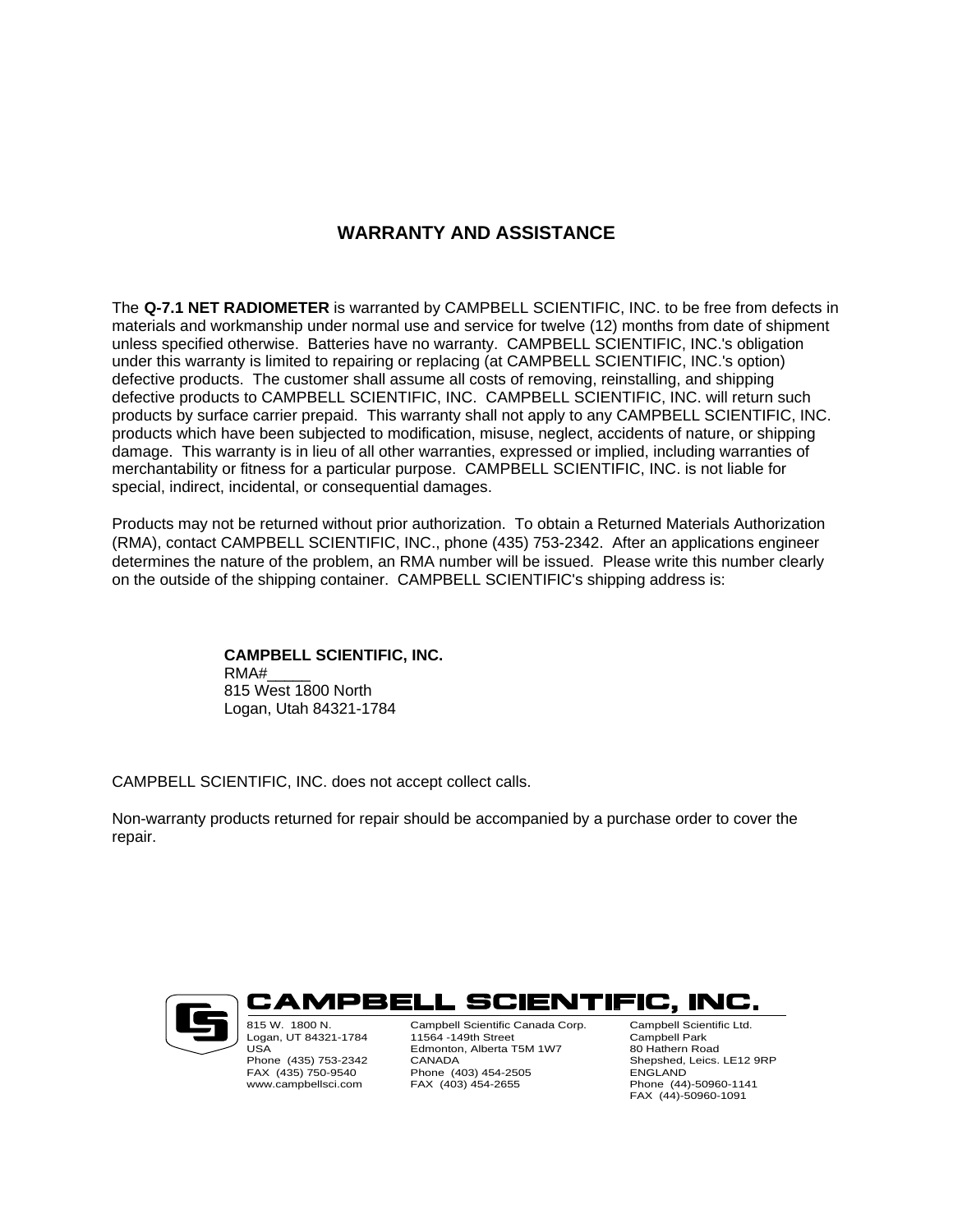# **Q-7.1 NET RADIOMETER**

The Q-7.1 is a high-output thermopile sensor which measures the algebraic sum of incoming and outgoing all-wave radiation (i.e. short-wave and long-wave components). Incoming radiation consists of direct (beam) and diffuse solar radiation plus long-wave irradiance from the sky. Outgoing radiation consists of reflected solar radiation plus the terrestrial long-wave component.

# **1. SPECIFICATIONS**

- 60-junction thermopile with low electrical resistance (4 ohms nominal) to reduce susceptibility to noise
- Nominal calibration factors  $9.6 W m<sup>-2</sup> mV<sup>-1</sup>$ (for positive values), 11.9 W m<sup>-2</sup> mV<sup>-1</sup>(for negative values)
- Spectral response 0.25 to 60 µm
- Uncorrected wind effect: up to 6% reduction  $@ 7 \text{ m s}^{-1}$  for positive fluxes, up to 1% reduction  $@$  7 m s<sup>-1</sup> for negative fluxes.
- Time constant: Approximately 30 seconds
- Top and bottom surfaces painted black and protected from convective cooling by hemispherical heavy-duty polyethylene windshields (0.25 mm thick)
- Windshields do not require pressurization
- O-ring seals for easy windshield replacement
- Desiccant contained in support arm; volume of desiccant tube 45 cm<sup>3</sup>; breather port on the end of the support arm.
- No power required
- Size of sensing head 57 x 72 x 177 mm; support arm 20 mm diameter, 750 mm long

# **2. INSTALLATION**

Attach the square mounting plate to a vertical or horizontal pipe or rod that is less than 38 mm (1.5 inches) in diameter with the two larger Ubolts. Attach the radiometer support arm to the mounting plate with the two smaller U-bolts. The radiometer support arm does not need to be level. Fasten the cable to the pipe or rod with tape or plastic ties to prevent strain on the wires and damage to the instrument.



**CAUTION:** Ensure that the cable is tied to the support arm close to the ball joint. If the wires are allowed to flex where they emerge from the sensor head they will break. Sensors are shipped with an appropriate cable tie already installed.

In the northern hemisphere install the radiometer so that the sensor head is pointing south. Likewise, in the southern hemisphere point the sensor head to the north.

## **2.1 LEVELING**

The Q-7.1 must be level. The bubble level is accurate to  $\pm 1^{\circ}$  and the bubble should be within the bulls-eye. An error of 5° in leveling may cause a cosine response error of 6% under normal conditions; much greater errors are possible under other conditions (e.g. sunrise, sunset and winter use with low sun angles).

To level the Q-7.1, use a 5/8" wrench on the hexagonal coupling nut on the instrument stem to bend the ball joint between the support arm and the instrument. If the instrument does not stay in position, tighten the large hexagonal nut on the support arm slightly with a 15/16" wrench.

**CAUTION:** Do not attempt to bend the ball joint by holding the instrument head alone, as this may break the stem.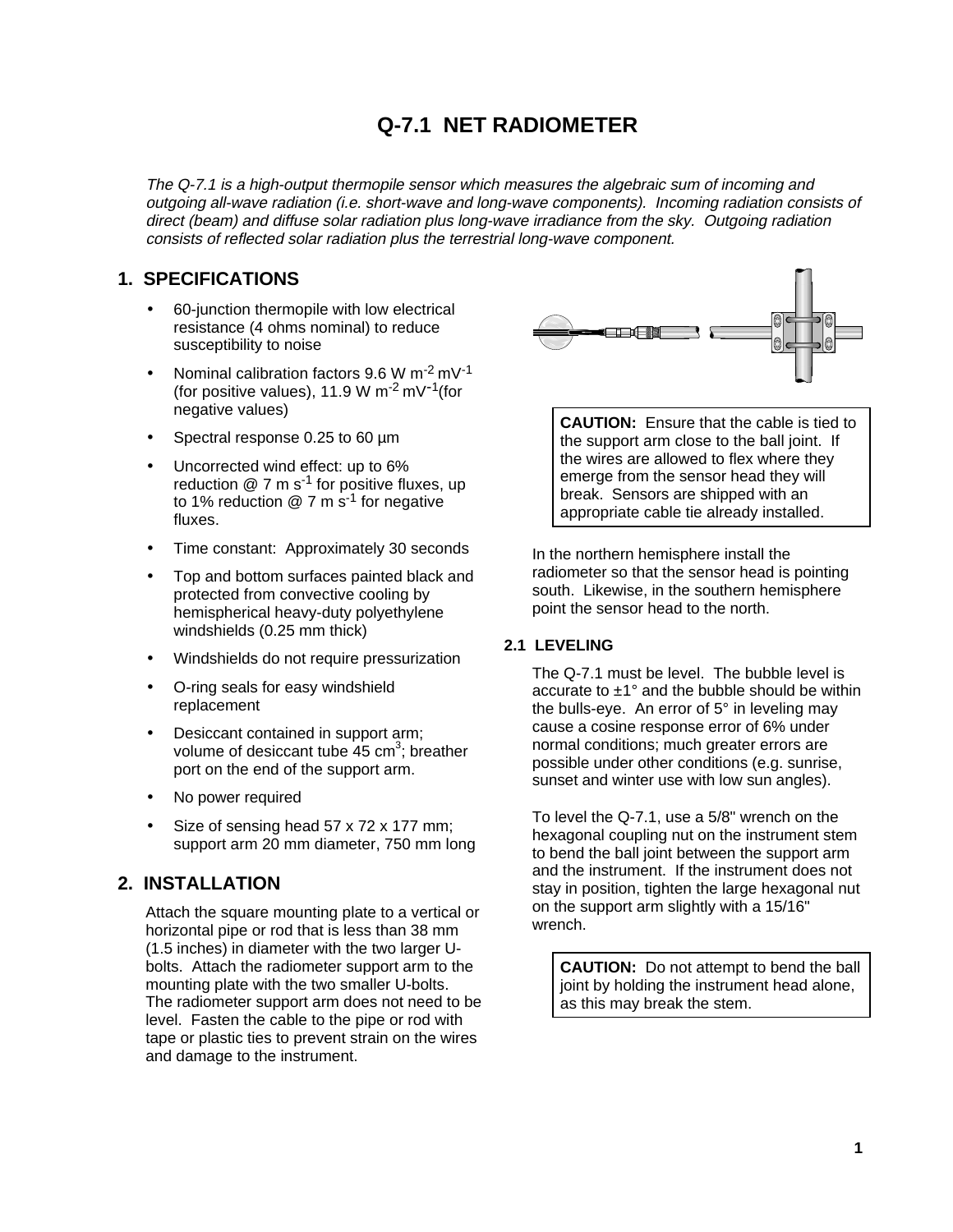#### **2.2 WIRING**

If a differential measurement is made, connect the red (+) lead to the high side (e.g. 1H) of any datalogger differential channel and the black (-) lead to the low side (e.g. 1L). Also, connect a jumper wire between the low channel and analog ground to prevent common mode errors. Connect the clear (shield) lead to ground (G on the CR10(X), ground on the 21X and CR7).

If a single-ended measurement is made, connect the red lead to any datalogger singleended channel (H or L) and the black lead to ground (AG on the CR10(X), ground on the 21X and CR7).

The black lead is negative with respect to the red lead when the net radiometer is mounted with the level up and there is more incoming radiation than outgoing.

# **3. PROGRAMMING**

Measure the output of the Q-7.1 with either Instruction 2 (Differential Volts) or Instruction 1 (Single-Ended Volts). Use the 250 mV range for the CR10(X) and the 500 mV range for the 21X or CR7. The slow integration with 60 Hz rejection yields a more noise-free reading.

For still air, net radiation (Q\*) can be computed from the thermopile voltage  $(V_t)$  by:

| If $V_t > 0$ , | $Q^*(Wm^{-2}) = V_t(mV)$ x F <sub>p</sub> |
|----------------|-------------------------------------------|
| If $V_t < 0$ , | $Q^*(Wm^{-2}) = V_t(mV)$ x F <sub>n</sub> |

where  $F_p$  and  $F_p$  are the positive and negative calibration factors respectively.

The calibration factors and serial number are given on a label under the sensor head.

The above formula give the correct readings for conditions of zero wind speed. Additional corrections can be applied to reduce errors for non-zero wind speeds.

#### **3.1 CORRECTING ERRORS CAUSED BY WIND EFFECT**

Most sensors which measure long wave radiation are subject to some degree of error caused by convective cooling as air moves past the sensors. The response of the Q-7.1 sensor has been determined by the manufacturer using a specially constructed wind tunnel. Curves fitted to experimental data by the manufacturer are given in Figure 1. These functions show the change in reading in response to increasing wind speed.



**FIGURE 1. Percentage Change in Reading as a Function of Wind Speed**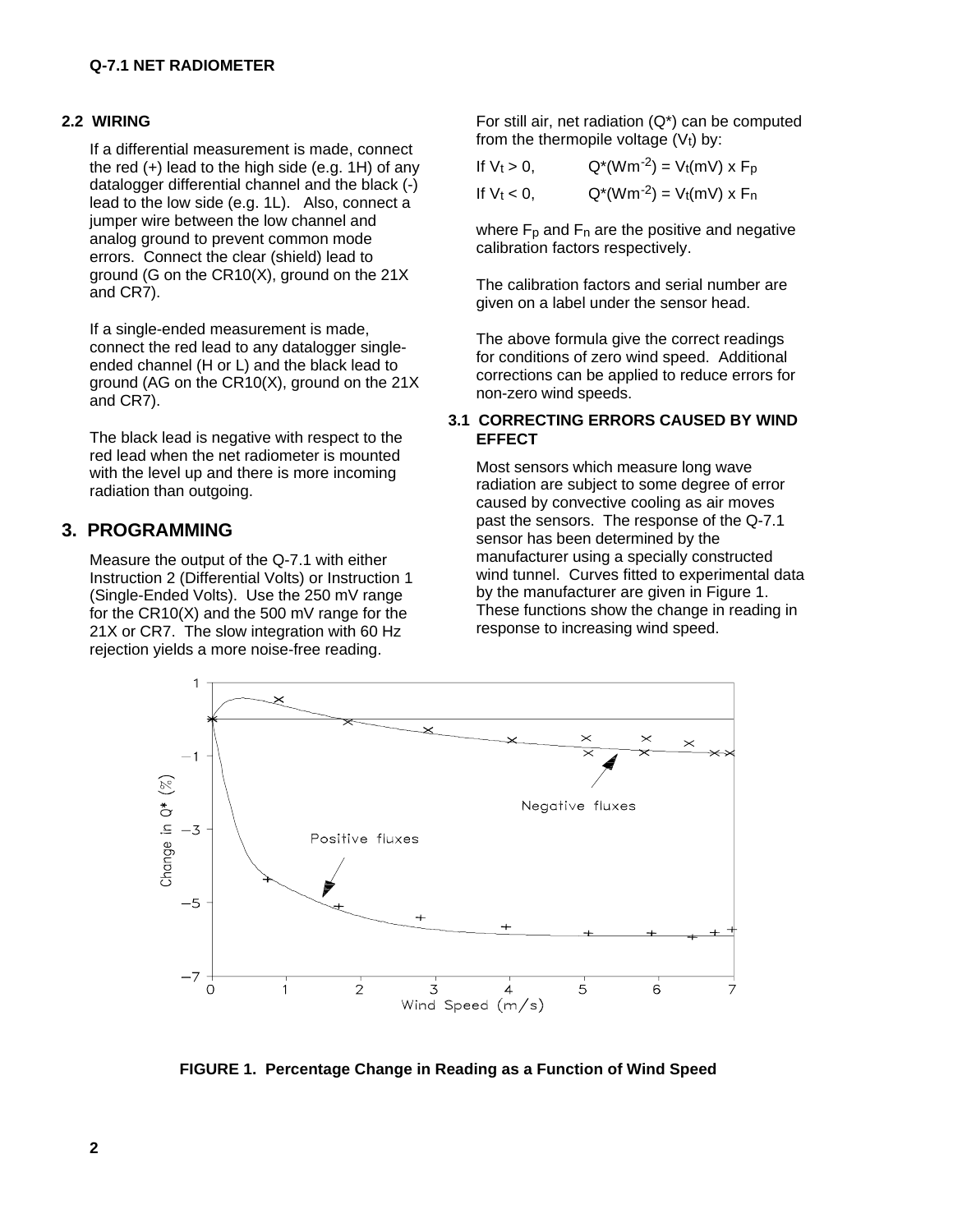

**FIGURE 2. Correction Functions as a Function of Wind Speed**

The inverse of this data gives the required correction factors to give the correct reading as a function of wind speed (u). Figure 2 shows the manufacturer's data plus correction curves fitted by Campbell Scientific, using functions which can be easily encoded in a datalogger. Note that the functions fitted and shown in both graphs have been amended slightly to allow for a small under-estimate of the error (about 2% of the error) which is the result of a known error of the calibration technique in the wind tunnel.

The correction function for positive fluxes is:

Correction factor =  $1 + \frac{(0.066 + (0.2 \times u))}{(0.066 + (0.2 \times u))}$  $(0.066 \times 0.2 \times u)$  $.066 + (0.$  $0.066 \times 0.2$  $0.066 + (0.2$  $\times$  0.2 $\times$  $+ (0.2\times$ u u

For negative fluxes a linear function is used:

Correction factor =  $(0.00174 \times u) + 0.99755$ 

If the wind speed is not measured it is often sufficient to correct the original calibration constant using a fixed correction factor. The manufacturer suggests using fixed correction factors of 1.045 for positive fluxes and 1.000 for negative fluxes.

If the wind speed is measured, the functions above can be programmed into the datalogger to give a real-time correction of net radiation for the effects of wind speed. Note that the wind speed is expressed in units of meters per second. If the wind speed is measured in units other than meters per second, convert the wind speed to meters per second before inputting it into the above correction functions.

If AC power is available, a special ventilator (RV2) is available for the Q-7.1 which gives a typical wind speed of 3.3 ms-1. Positive and negative fixed corrections are 1.06 and 1.0033 respectively. The fan is also useful for reducing the risk of external condensation (dew) on the windshields.

The above corrections were calculated at sea level under conditions close to standard temperature and pressure. The magnitude of the wind speed error will vary in relation to the air density and the heat capacity of air. These changes are generally small enough to be ignored unless extreme temperatures or atmospheric pressures are experienced.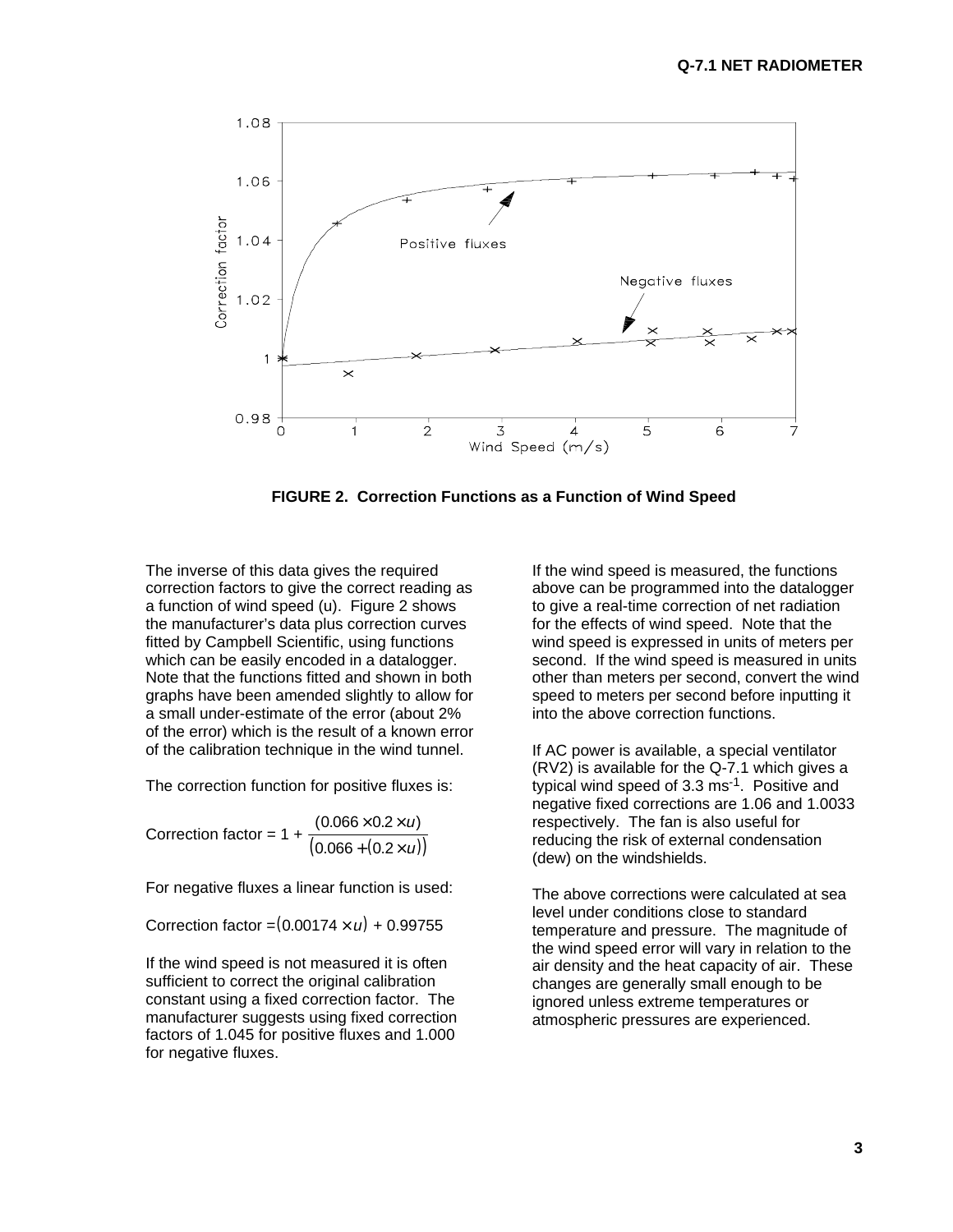#### **3.2 PROGRAMMING EXAMPLE WITH FIXED WIND SPEED CORRECTION**

The following CR10(X) program measures the output of a Q-7.1. A static wind correction is applied to each measurement.

#### **Example 1. CR10(X) Program with the Static Wind Speed Correction**

|                       | :Measure the Q7.1. |                   |                        |
|-----------------------|--------------------|-------------------|------------------------|
| $\overline{ }$<br>01: |                    | Volt (Diff) (P2)' |                        |
|                       | 1:                 |                   | Reps                   |
|                       | 2:                 | $24**$            | $\pm$ 250 mV 60 Hz     |
|                       |                    |                   | <b>Rejection Range</b> |
|                       | 3:                 | 1*                | <b>DIFF Channel</b>    |
|                       | 4:                 | $3^*$             | $Loc [Rn_W_m2]$        |
|                       | 5:                 | 1                 | Mult                   |
|                       | 6:                 | ი                 | Offset                 |
| 02:                   |                    | IF (X<=>F) (P89)  |                        |
|                       | 1:                 | $3^*$             | $X$ Loc $[ Rn_W_m^2 ]$ |
|                       | 2:                 | 3                 | $>=$                   |
|                       | 3:                 | 0                 | F                      |
|                       | 4:                 | 30                | Then Do                |
|                       | .                  |                   |                        |

;Enter the positive multiplier (p.ppp).

| 03: | $Z=X*F$ (P37) |       |                     |  |
|-----|---------------|-------|---------------------|--|
|     | $1 \cdot$     | 3*    | $X$ Loc [ Rn_W_m2 ] |  |
|     | 2:            | p.ppp |                     |  |
|     | 3:            | $3^*$ | Z Loc [ Rn_W_m2 ]   |  |
| 04: | $Z=X*F$ (P37) |       |                     |  |
|     | $1 \cdot$     | 3*    | $X$ Loc [ Rn_W_m2 ] |  |
|     | 2:            | 1.045 |                     |  |
|     | 3:            | ^?    | $Z$ Loc $[Rn_W_m2]$ |  |
|     |               |       |                     |  |

05: Else (P94)

;Enter the negative multiplier (n.nnn).

| 06: $Z=X^*F$ (P37)    |       |                     |  |  |
|-----------------------|-------|---------------------|--|--|
| 1.                    | $3^*$ | $X$ Loc [ Rn_W_m2 ] |  |  |
| $2\cdot$              | n.nnn |                     |  |  |
| $\mathcal{B}^{\cdot}$ | $3^*$ | $Z$ Loc $[Rn_W_m2]$ |  |  |
|                       |       |                     |  |  |

- 07: End (P95)
- Proper entries will vary with program, and datalogger channel and input location assignments.
- \*\* On the 21X and CR7 use 500 mV input range.
- \*\*\* For a Single-Ended measurement use Instruction 1.

#### **3.3 PROGRAMMING EXAMPLE WITH DYNAMIC WIND SPEED CORRECTION**

The following CR10(X) program measures an R. M. Young wind sentry anemometer model 03101 and a Q-7.1. The wind speed is used to give a real-time wind correction to net radiation. The wind speed must be measured before the wind corrections are applied.

## **Example 2. CR10(X) Program with the Dynamic Wind Speed Correction**

;Measure the 03101 wind sentry.

| 01: | Pulse (P3)<br>1:<br>2:<br>3:<br>4:<br>5:<br>6: | 1<br>$1^*$<br>21<br>$1^*$<br>.75<br>.2                                | Reps<br>Pulse Channel 1<br>Low Level AC, Output Hz<br>Loc [ ws_m_s<br>$\mathbf{I}$<br>Mult<br>Offset          |     |
|-----|------------------------------------------------|-----------------------------------------------------------------------|---------------------------------------------------------------------------------------------------------------|-----|
| 02: | 1:<br>2:<br>3:<br>4:                           | IF (X<=>F) (P89)<br>$1*$<br>1<br>.2<br>30                             | X Loc [ ws_m_s<br>=<br>F<br>Then Do                                                                           | - 1 |
| 03: | $Z = F (P30)$<br>1:<br>2:<br>3:                | 0<br>0<br>1*                                                          | F<br>Exponent of 10<br>Z Loc [ ws_m_s                                                                         | 1   |
| 04: | End (P95)                                      |                                                                       |                                                                                                               |     |
|     | Measure the Q7.1.                              |                                                                       |                                                                                                               |     |
| 05: | 1:<br>2:<br>3:<br>4:<br>5:<br>6:               | Volt (Diff) (P2)***<br>1<br>$24**$<br>$1*$<br>$2^*$<br>$\overline{0}$ | Reps<br>± 250 mV 60 Hz<br><b>Rejection Range</b><br><b>DIFF Channel</b><br>Loc [ Rn_mV<br>1<br>Mult<br>Offset |     |
| 06: | 1:<br>2:<br>3:<br>4:                           | IF (X <= >F) (P89)<br>$2^*$<br>3<br>$\overline{0}$<br>30              | X Loc [ Rn_mV<br>>=<br>F<br>Then Do                                                                           | 1   |

;Apply the positive calibration and ;wind speed correction.

;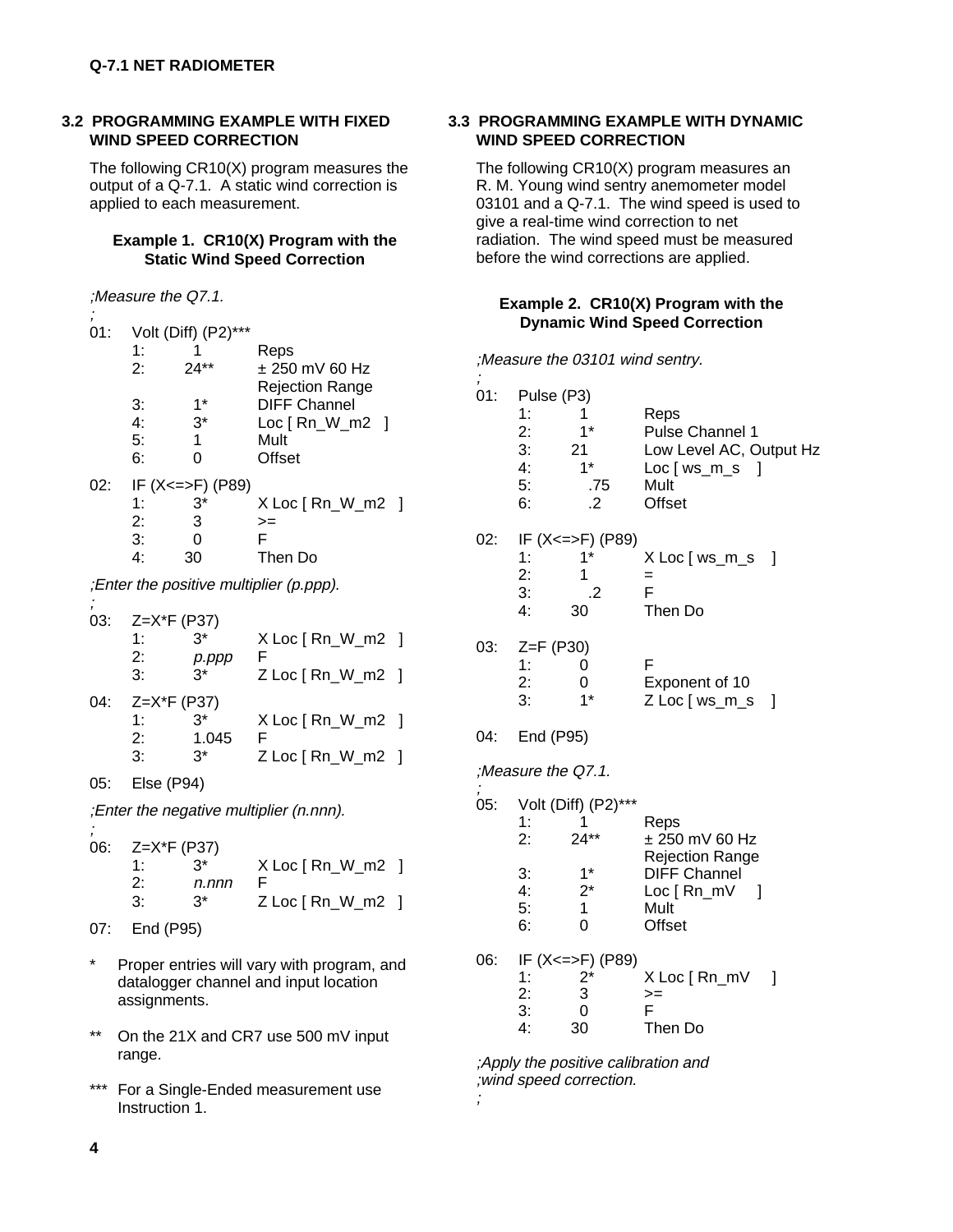| 07: | Do (P86)<br>1:                      |                                | Call Subroutine 1*                                            |
|-----|-------------------------------------|--------------------------------|---------------------------------------------------------------|
| 08: | Else (P94)                          |                                |                                                               |
|     | ; wind speed correction.            |                                | ;Apply the negative calibration and                           |
| 09: | Do (P86)                            | 2*                             | Call Subroutine 2*                                            |
|     | 10: End (P95)                       |                                |                                                               |
|     | *Table 3 Subroutines                |                                |                                                               |
|     | ; speed correction.                 | ;Positive calibration and wind |                                                               |
| 01: | 1:                                  | $1*$                           | Beginning of Subroutine (P85)<br>Subroutine 1                 |
| 02: | $Z = X*F$ (P37)<br>1:<br>2:<br>3:   | $1^*$<br>.2<br>$6*$            | X Loc [ ws_m_s<br>1<br>F<br>Z Loc [ C<br>1                    |
| 03: | Z=X*F (P37)<br>1:<br>2:<br>3:       | 6*<br>.066<br>4*               | X Loc [ C<br>1<br>F<br>Z Loc [A<br>1                          |
| 04: | $Z = X + F (P34)$<br>1:<br>2:<br>3: | 6*<br>.066<br>5*               | X Loc [ C<br>1<br>F<br>Z Loc [B<br>1                          |
| 05: | Z=X/Y (P38)<br>1:<br>2:<br>3.       | $4^*$<br>$5^*$<br>$7^*$        | X Loc [ A<br>]<br>l<br>Y Loc [ B<br>Z Loc [ Corr_Fact ]       |
| 06: | Z=Z+1 (P32)<br>1:                   | $7^*$                          | Z Loc [ Corr_Fact ]                                           |
|     |                                     |                                | ;Enter the positive multiplier (p.ppp).                       |
| 07: | $Z = X*F$ (P37)<br>1:<br>2:<br>3:   | $2^*$<br>p.ppp<br>3*           | $X$ Loc $[Rn_mV]$<br>F<br>Z Loc [ Rn_W_m2 ]                   |
| 08: | $Z = X^*Y$ (P36)<br>1:<br>2:<br>3:  | $3^*$<br>3*                    | X Loc [ Rn_W_m2 ]<br>Y Loc [ Corr_Fact ]<br>Z Loc [ Rn W m2 ] |

 $Z$  Loc  $[Rn_W_m^2]$ 

|                                 | 09: End (P95)                       |                                      |                                                |     |
|---------------------------------|-------------------------------------|--------------------------------------|------------------------------------------------|-----|
|                                 | ;speed corrections                  | Negative calibration and wind        |                                                |     |
| $\overline{\phantom{a}}$<br>10: | 1.                                  | $2^*$                                | Beginning of Subroutine (P85)<br>Subroutine 2* |     |
|                                 | 11: Z=X*F (P37)<br>1:<br>2:<br>3:   | $-1$ *<br>.00174 F<br>4*             | $X$ Loc $\lceil$ ws_m_s<br>Z Loc [A            | - 1 |
|                                 | 12: $Z=X+F$ (P34)<br>1:<br>2:<br>З. | $\mathcal{A}^*$<br>.99755 F<br>$7^*$ | X Loc [ A<br>Z Loc [ Corr_Fact ]               |     |
|                                 |                                     |                                      | ;Enter the negative multiplier (n.nnn).        |     |

| 13: | $Z = X*F$ (P37)<br>ヮ*<br>1.<br>2:<br>n.nnn<br>$3^*$<br>3:    | X Loc [ Rn mV<br>F<br>$Z$ Loc $[Rn_W_m2]$                            |
|-----|--------------------------------------------------------------|----------------------------------------------------------------------|
|     | 14: Z=X*Y (P36)<br>$3^*$<br>1:<br>2:<br>$7^*$<br>$3^*$<br>3: | $X$ Loc $[ Rn_W_m^2 ]$<br>Y Loc [ Corr_Fact ]<br>$Z$ Loc $[Rn_W_m2]$ |
| 15: | End (P95)                                                    |                                                                      |

- 
- \* Proper entries will vary with program, and datalogger channel and input location assignments.
- \*\* On the 21X and CR7 use 500 mV input range.
- \*\*\* For a Single-Ended measurement use Instruction 1.

# **4. MAINTENANCE**

## **4.1 DESICCANT**

The Q-7.1 is supplied with heavy duty polyethylene windshields (approximately 0.25 mm thick); no pressurization is required.

Air spaces inside the windshields are connected to a dryer filled with silica gel (referred to as the desiccant tube) to prevent internal condensation. The desiccant tube is located in the support arm and is accessible by removing the end plug and vinal cap.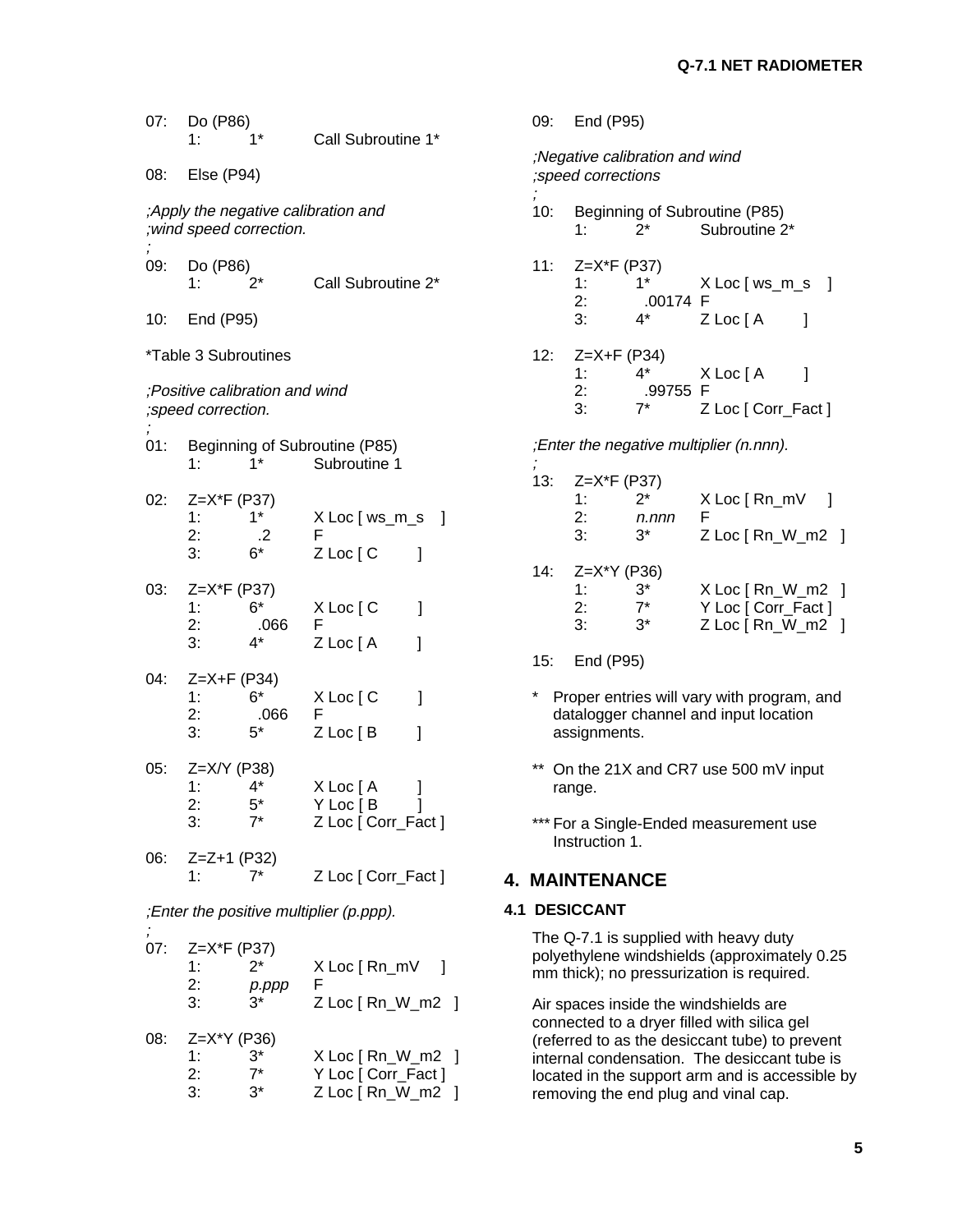Inspect the silica gel monthly to ensure it is still blue and white. If the color changes to pink and white, replace it with dry silica gel (this may have to be done more frequently in wet weather). Wet (pink and white) silica gel can be dried by removing it from the desiccant tube and baking at 130°C until it returns to a blue and white color. Remove the desiccant tube end cap to remove and replace the silica gel.

**CAUTION:** After the desiccant tube has been replaced, install the end plug and vinal cap. Be sure the holes in the vinal cap point towards the ground.

If the Q-7.1 is installed at a remote site it may be convenient to have a spare desiccant tube for quick replacement (be sure to remove the outer end caps from both tube ends before installing). Spare desiccant tubes are available from Radiation Energy Balance Systems.

## **4.2 CONDENSATION**

Condensation on net radiometer windshields causes incorrect measurements. This is because water does not transmit longwave energy. An example of this problem can be seen by comparing measured net radiation values from two different net radiometers at night, one on which dew is allowed to form and another on which dew is prevented. Without dew both instruments would indicate a similar net radiation level, e.g. -50 W m-2. However, on the instrument on which dew was allowed to form a net radiation level of about zero would be indicated, while the other radiometer would maintain the reading of -50 W m<sup>-2</sup>. The RV2 ventilator can be used to prevent dew from forming on the windshields.

## **4.2.1 Causes of Internal Condensation**

If condensation develops inside the domes check the following:

## **Desiccant**

Make sure that the desiccant is dry (i.e. still blue and white).

If it has turned pink, replace it with dry desiccant or bake it until it is dry (see section 4.1 above). If the desiccant is pink only at the tube end nearest the sensor head, this indicates a leak somewhere on the sensor.

#### **Windshields and O-rings**

Check that the windshields and O-rings are in good condition and are properly seated against the radiometer frame (see below).

If there is still no obvious reason for the internal condensation, check for possible leaks in the sensor as follows:

- 1. Remove the desiccant tube.
- 2. Immerse the radiometer in water and blow gently into the open end of the support arm. A stream of bubbles will indicate the location of any leaks.
- 3. Dry the instrument with a soft facial tissue. If the windshields get dented, reinflate them by blowing into the end of the support arm.

**CAUTION:** When drying the windshields, dabbing rather than wiping them will help to prevent scratches.

## **4.2.2 Possible Internal Condensation Problems After Installation**

There is a small possibility that condensation may occur on the inside of the windshields when the Q-7.1 is first installed in the field. This condensation is caused by evaporation of hydrocarbon solvents used in the manufacturing process and may be more apparent after several hot, sunny days if ambient temperatures are low enough.

If you notice condensation inside the windshields after the first few days of sunshine following installation, remove the windshields as described below. Allow the solvent vapor or condensation to escape or evaporate from the inner air space for 15 minutes then replace the windshields.

## **4.3 CLEANING**

The windshields may be washed with a camel hair brush or with a paper tissue and distilled water.

**CAUTION:** Coarse paper or cloth will scratch the windshields and should be avoided.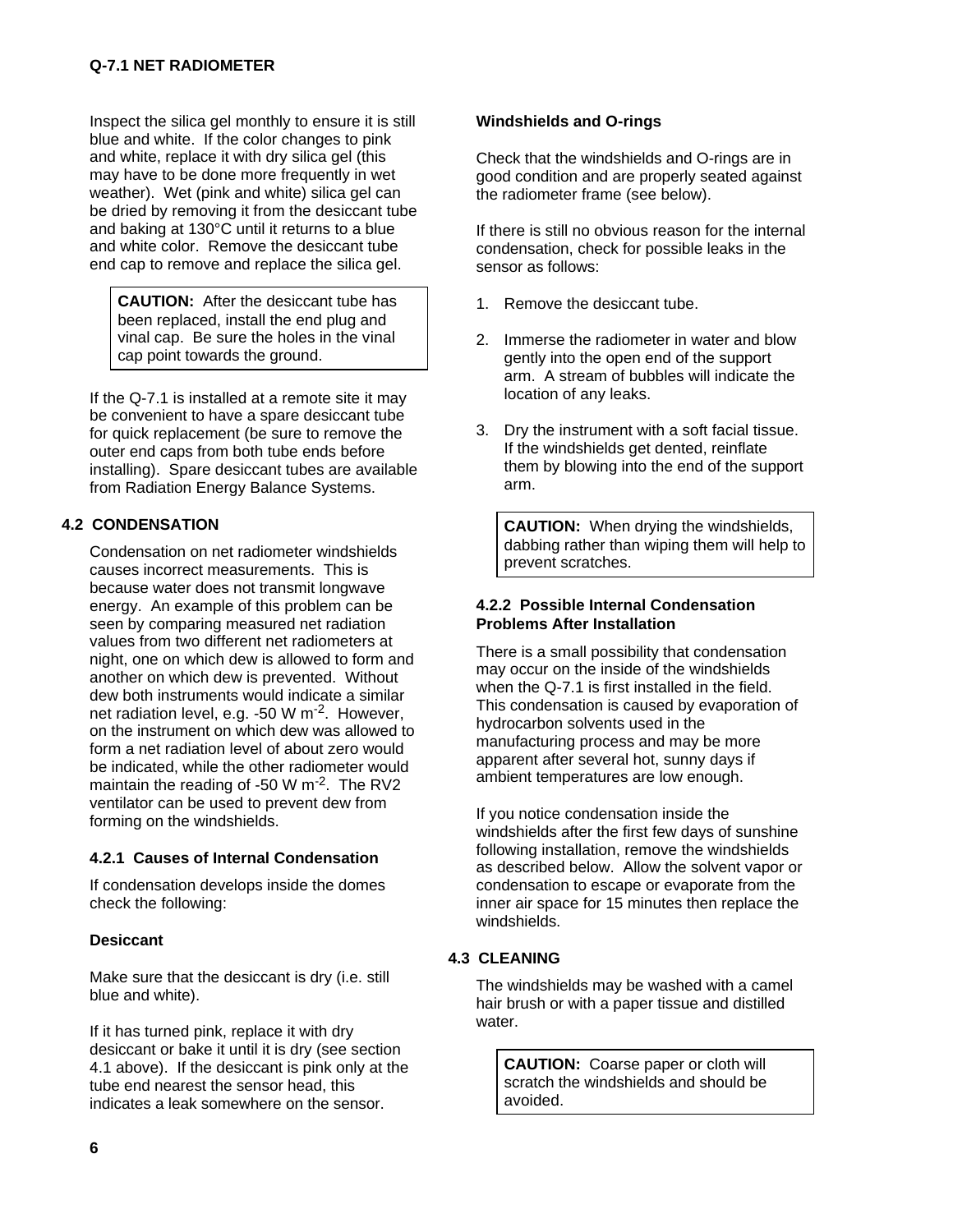#### **4.4 WINDSHIELD REPLACEMENT**

Polyethylene deteriorates with exposure to solar radiation. Inspect the windshields frequently and replace as required (probably every 3-6 months).

Always check for:

- 1. Condensation inside the windshields, possibly indicating a leak.
- 2. Cracking or crazing of the windshields (which usually appears first along the base).

Prompt replacement is essential if any of these conditions occur. Also, if the windshields are removed for any reason after more than one month's use, replace them with new ones. The windshields should always be replaced as a set. Windshield replacement may cause a slight change in calibration, although this is unlikely to exceed 3%.

**CAUTION:** There are very fine wires inside the head of the Q-7.1 which are very susceptible to corrosion if subjected to moisture, e.g. standing water. It is essential to carry out the preemptive maintenance mentioned above to prevent serious damage to the sensor.

Replace the windshields as follows:

- 1. Remove the mounting screws and clamping rings.
- 2. Replacement windshields are pre-cut and punched with holes. Make sure the O-rings are in their grooves before clamping the new windshields into place as described in step 3.
- 3. Gently tighten the screws in the following sequence: first, third, fifth, second, fourth, sixth. It does not matter which screw you treat as the first. Continue the sequence until the windshields are evenly in contact with the clamping rings and frame.
- 4. Tighten the screws in the same sequence until no space remains between either windshield flange and its corresponding mounting ring or frame surface. Make sure both upper and lower windshields are completely seated on the frame around the entire periphery.

**CAUTION:** Do not attempt to dismantle the instrument body. If internal attention is needed, contact Campbell Scientific, Inc. for repair.

If the windshields become dented, remove the dents as follows:

- 1. Remove the vinal cap from the support arm.
- 2. Blow gently into the end plug breather hole to inflate the windshields.

Remember to replace the support arm vinal cap. Orient the vinal cap so the holes point towards the ground.

**CAUTION:** When replacing the windshields, take great care not to touch or mark the black surfaces of the thermopile as this may affect the performance of the instrument. Take care also to avoid overtightening the mounting screws.

## **4.4.1 Bird Damage**

One other cause of damage to windshields is birds pecking at the domes. A simple measure to prevent this is to attach two or three 8 inches cable ties to the support arm at the end near the sensor head, with the free ends of the ties pointing upwards to form an array of 'spikes'. This may discourage birds from landing on the arm. If this does not work you may have to resort to more drastic techniques such as installing an artificial snake on the support arm or commercial bird scarers.

## **4.5 CALIBRATION**

Q-7.1 net radiometers show excellent stability over long periods, but for serious use, regular calibration checks are recommended. The calibration can be checked in the field by mounting another net radiometer alongside and comparing results. The instruments should be examined carefully if the results differ by more than a few percent. Under normal circumstances, a calibration check every six months is adequate providing the sensitive thermopile surface has not been marked, damaged or exposed to the weather.

If the calibration can not be checked in the field, Radiation Energy Balance Systems